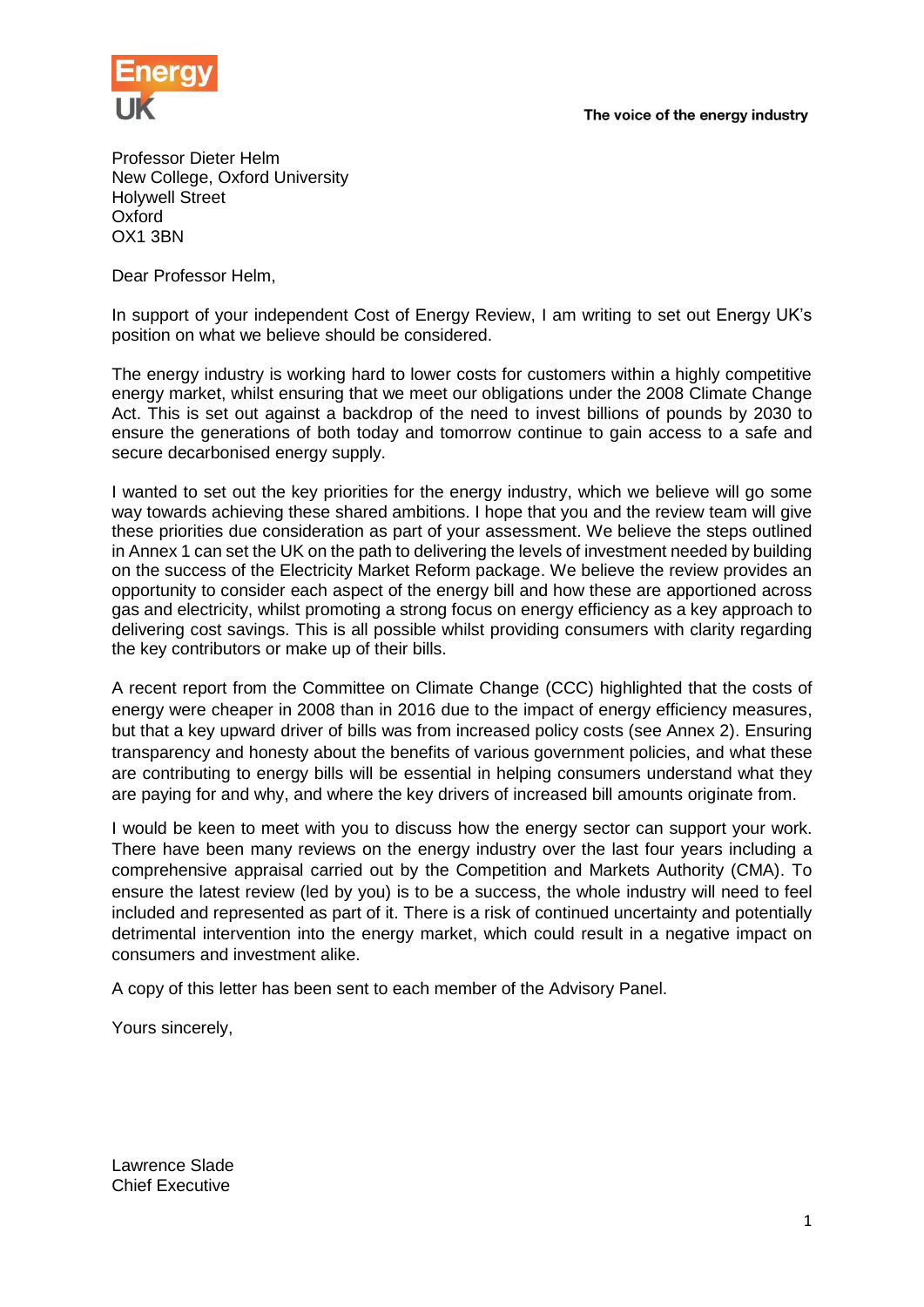



## **Annex – Ten priorities for the UK energy industry**

- 1. *Review the cost associated with decarbonisation*. Energy UK is fully supportive of the Government's ambitions contained within the Climate Change Act 2008 and believe that any review should not hinder the progress that has been made to date. We should recognise that decarbonising our economy is a vital activity and reflect that the UK has made significant strides in decarbonising our generation mix, as evidenced by the recent announcement of the Contract for Difference allocation which saw significant cost decreases. In order to continue to invest in decarbonisation, there needs to be structures in place that support investment in new and existing technology, that under current government policy will be levied onto customer bills. We need to better communicate who will pay these costs, how, when and why they should. There is a strong case to develop a roadmap around our energy efficiency requirements and transition for business, commercial and large users to improve the Emissions Performance for their business premises. For projects which have strategic interest to the British economy and which boost jobs and growth, we believe that Government should be willing to secure investment through the use of public funds.
- 2. *Provide a clear policy in relation to our Energy Efficiency requirements and those of the SMART low carbon home.* With demand for energy inevitably rising in the future through greater electrification, we must ensure we promote its efficient use in order to manage and reduce costs. The current energy efficiency policy framework is overly reliant on funding through supplier obligations like the Energy Company Obligation. This has led to an expectation that energy efficiency should be provided free of charge, undermining the value of energy efficiency to the public. Government should help kick-start a sustainable energy efficiency market via targeted incentives to encourage demand, supported by regulation that sets a clear trajectory of Government's expectations. Linked to this Government must revisit provisions around the zero carbon homes initiative.
- 3. *Develop a delivery plan for investment post 2020* in low carbon electricity generation framed around a UK strategy for delivering the Fifth Carbon Budget, which recognises the diverse attitudes that exist to a wide range of different and proven technologies across the UK. This should ensure that the lowest cost large scale renewables has a route to market. The delivery plan would comprise a roadmap (policy) and associated route map (planning) comprising requirements for both national and regional investment. We would seriously question the findings of the Cost of Energy Review if it did not acknowledge that exempting the cheapest technologies from participating will increase costs to consumers.
- 4. *Set out the Government's position on the future of carbon pricing including the carbon price floor and EU Emission Trading Scheme (EU ETS).* Following the UK's decision to exit the European Union whilst recognising that post Brexit there is a strong requirement for a different mind-set for 'Team GB'. Investors require a clear path for the future of carbon pricing. Our preference is for the UK to retain membership of the EU ETS to deliver decarbonisation at lowest cost for the whole economy. Long-term visibility is needed to help enhance investor confidence and lower cost of investment.
- 5. *Ensure security of supply to protect investment in the UK economy.* The Capacity Market and Contract for Difference mechanisms are the right tools to provide security of supply and decarbonisation at least cost by providing a pipeline of projects and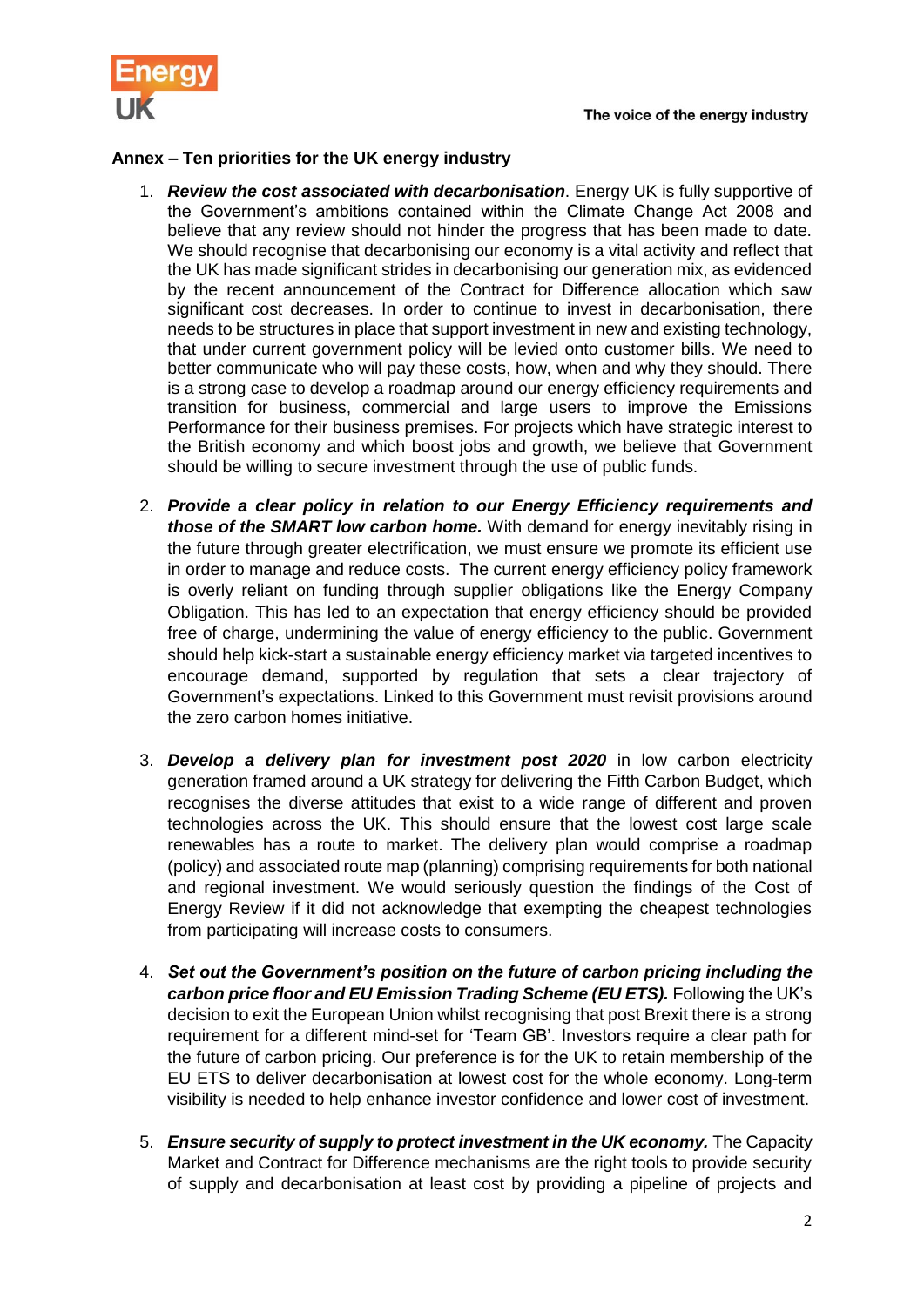

facilitating competition. Both can be complemented by the open, transparent procurement of ancillary services that provide network management support and flexibility to the GB electricity sector.

- 6. *Establish fit for purpose controls to support the cost of decarbonisation.* In order to improve visibility in relation to the Government's decarbonisation commitments and give long term certainty to low carbon investments we consider that future controls that will replace the Levy Control Framework<sup>1</sup> to support investment in low carbon electricity generation projects needs to be tied to the CCC's carbon budgets through the Governments publication of the Clean Growth Plan. Indicative procurement volumes should be set out 4 years in advance of auctions with final volumes confirmed a year ahead of the auction. BEIS should also report all policy costs on a net and gross basis in order to provide transparency of the costs and benefits these policies have on consumer bills.
- 7. *Recognise the benefits that the energy sector can provide to the wider economy* particularly when allied to the development of a supply chain plan through the Government's Industrial Strategy. Create a new environment supporting research and development funding for low carbon technologies linked to education that would deliver innovations in a wide range of technologies, particularly to encourage businesses to reduce energy costs. This would enhance the promotion of the UK as an attractive place to invest and boost exports of energy related services and equipment. Benefits would include a wide range of skilled jobs and apprenticeships in sectors as diverse as services to construction.<sup>2</sup>
- 8. *Review the future of Carbon Capture and Storage* for the industrial and commercial sectors in the UK taking into account lessons learned from our activities in this area to date<sup>3</sup>. This should include our intended plans in relation to the use of smart grids, including green gas<sup>4</sup> and other nascent technologies. A commitment from Government to support this important area would encourage investment to commercialise this integral technology which is required if we are to meet our emissions reductions as set out by the Committee on Climate Change.
- 9. *Work with industry to address the urgent need for a strategy to decarbonise both the heat and transport sectors* drawing on the experience of businesses on both the supply and demand side. As part of our flexibility challenge we must ensure a joint approach across relevant industries in order to ensure we capture the most effective and efficient options moving forward. Given the urgency of carbon reduction requirements, we believe Government should concentrate on formulating a coordinated plan to encourage the uptake of low carbon technologies in the 2020's and enhance efforts to decarbonise heat and transport. This should begin with investing in large-scale trials to gather information on the challenges and benefits of low-carbon solutions through innovation funding and support, endorse a major ramp up in energy efficiency investment in homes and businesses, and provide clarity on the long term tax arrangements for electric vehicles.

 $\overline{a}$ <sup>1</sup> For further information, se[e http://www.energy-uk.org.uk/publication.html?task=file.download&id=6263](http://www.energy-uk.org.uk/publication.html?task=file.download&id=6263)

<sup>2</sup> Siemens initiative in Hull prime example of what good looks like

<sup>3</sup> [http://www.ccsassociation.org/index.php/download\\_file/view/1043/508/](http://www.ccsassociation.org/index.php/download_file/view/1043/508/)

<sup>4</sup> [https://alansenergyblog.files.wordpress.com/2016/07/13973-the-green-gas-book\\_96pp\\_v5.pdf](https://alansenergyblog.files.wordpress.com/2016/07/13973-the-green-gas-book_96pp_v5.pdf)